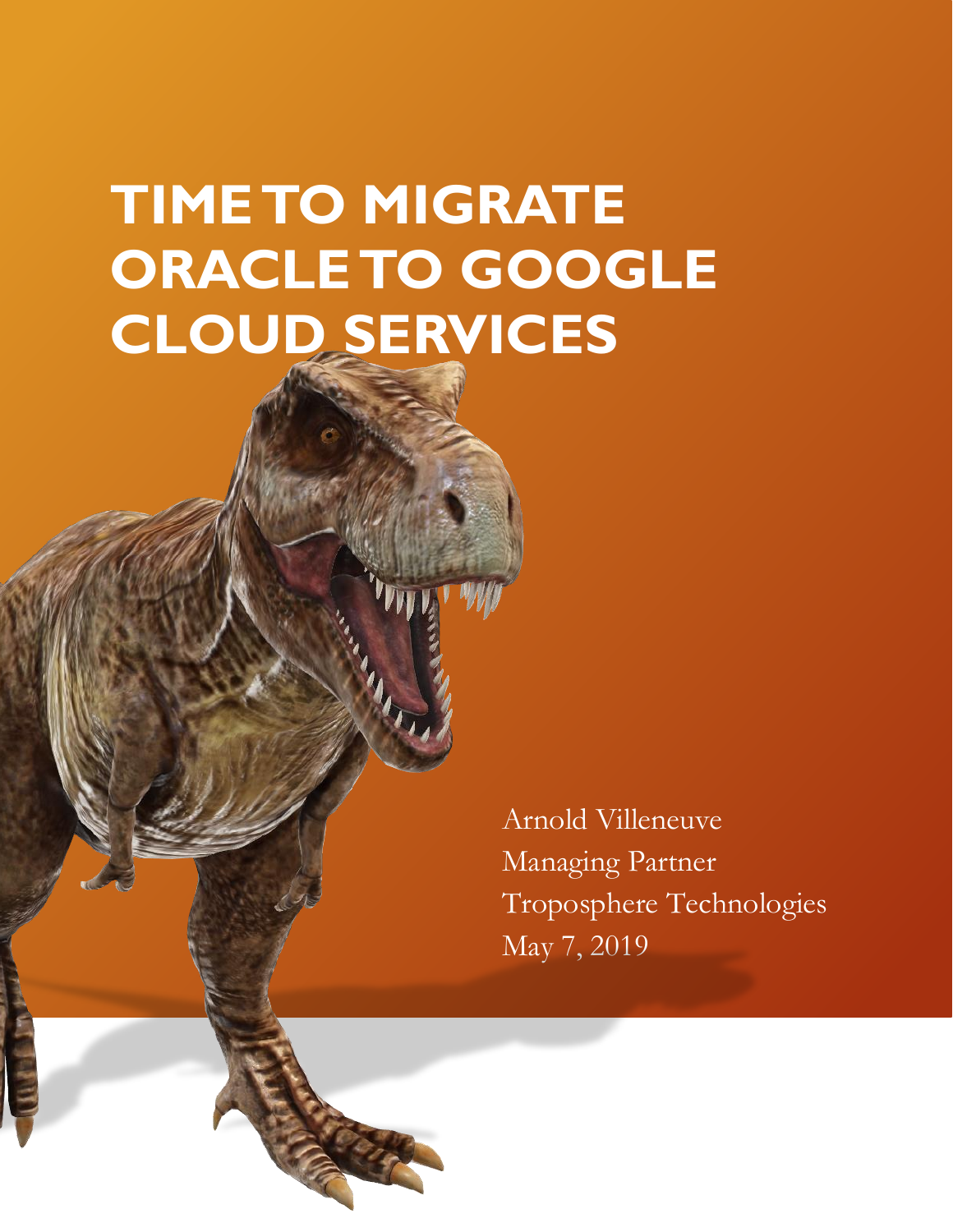# **Table of Contents**

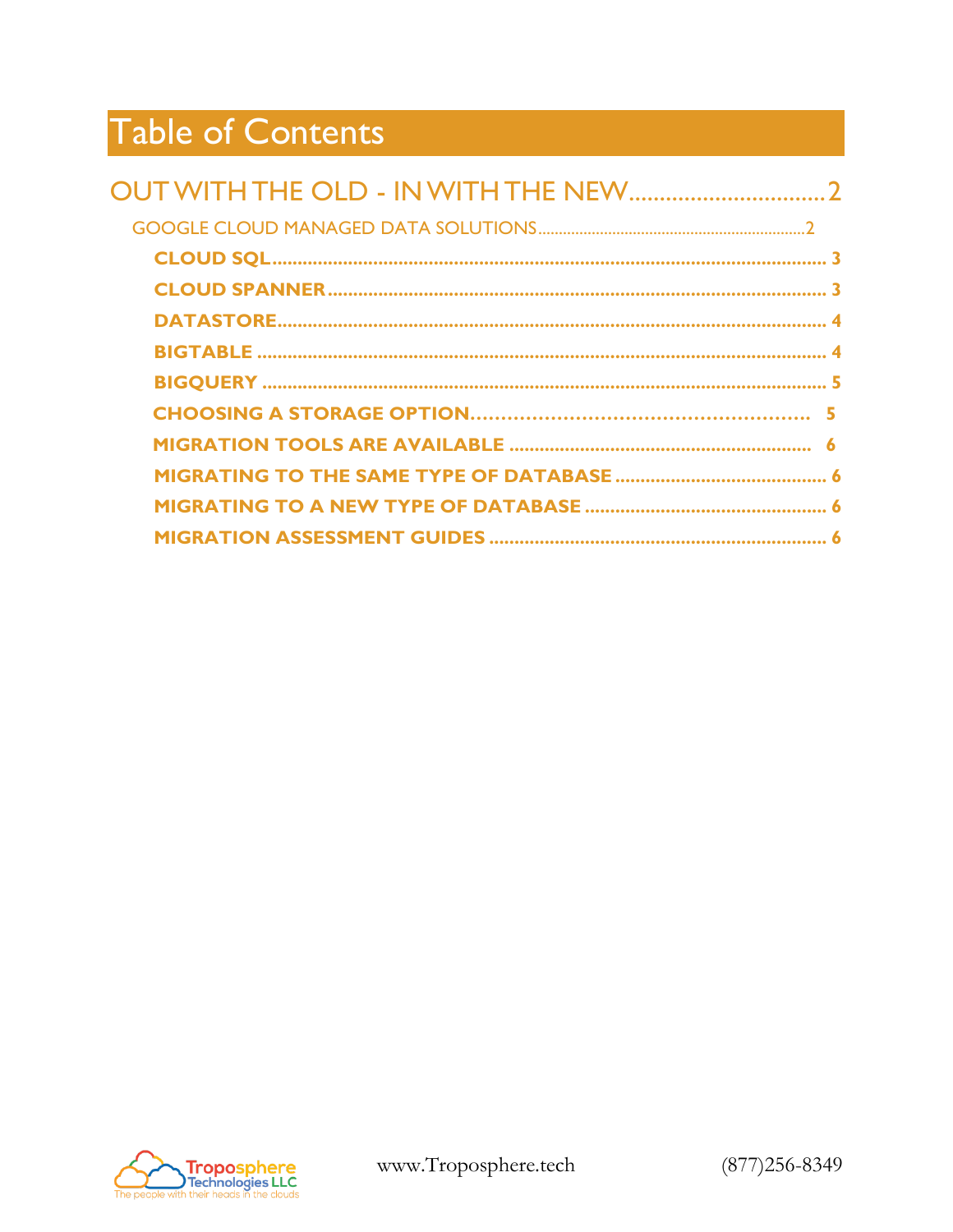# <span id="page-2-0"></span>OUT WITH THE OLD - IN WITH THE NEW

It is time to consider your options. Oracle has been around a long time and provides some reasonable database services but not really at a reasonable price. Ok, let's face it, Oracle is super expensive. Maybe it is time to consider some alternatives. Aren't you curious to at least see what your options are and what the alternative pricing might be like? Reducing your database costs could have a significant positive impact on your business. You owe it to yourself to at least inquire.

## <span id="page-2-1"></span>GOOGLE CLOUD MANAGED DATA SOLUTIONS

Google Cloud is the foremost cloud platform in the world. Google actually owns every part of its global network infrastructure including the datacenters and the fiber under the ocean. So they know it is secure. It's also very fast. They provide some of the most innovative data service solutions including Cloud SQL, Cloud Spanner, Bigtable and BigQuery.

step 1 step 2 step 3

*"There are many options for migrating an Oracle database to a Managed Service within the Google Cloud Platform that can save your organization a lot of money!"*

What you don't want to do is simply run Oracle software on the Google Cloud Platform because you will still be paying for Oracle licenses. What you want to do is migrate your databases from Oracle onto a more cost-effective Managed Service on the Google Cloud Platform. You have several options available to you that are much more cost affordable to manage your data securely on the Google Cloud Platform.

Let's explore them now.

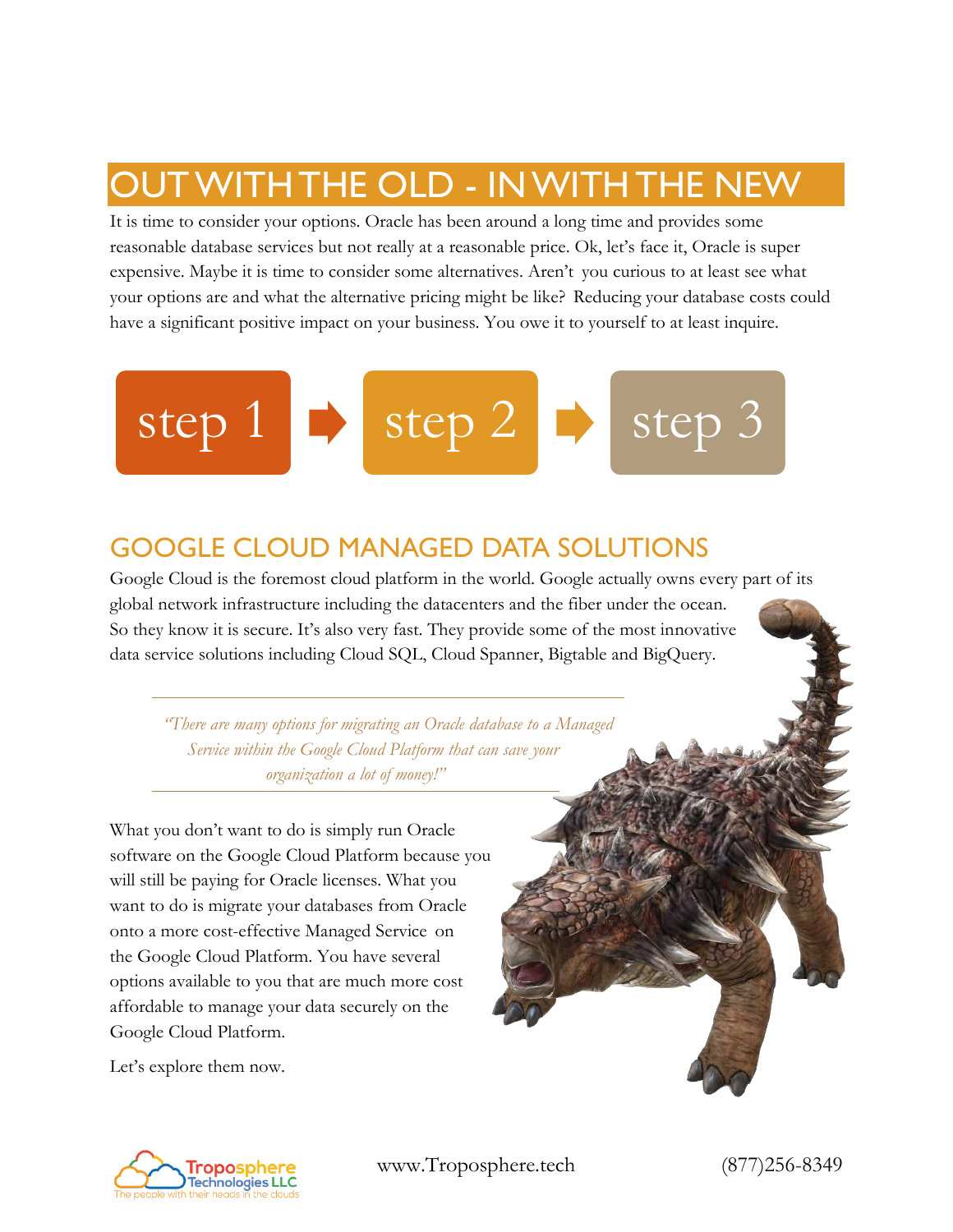#### <span id="page-3-0"></span>**CLOUD SQL**



Cloud SQL is a fully managed database service that makes it easy to set up, maintain, manage, and administer your relational PostgreSQL, MySQL, and SQL Server databases in the cloud. Cloud SQL offers high performance, scalability, and convenience. Hosted on Google Cloud Platform, Cloud SQL provides a database

infrastructure for applications running anywhere. Let Google manage your database so you can focus on your applications. Cloud SQL is perfect for WordPress sites, e-commerce applications, CRM tools, geospatial applications, and any other application that is compatible with MySQL, PostgreSQL, or SQL Server. At NEXT19 Google announced that Microsoft SQL databases will soon be supported . . . which is a huge deal. Cloud SQL is easy to use. It doesn't require any software installation. It automates all your backups, replication, patches, and updates — while ensuring greater than 99.95% availability, anywhere in the world.

#### <span id="page-3-1"></span>**CLOUD SPANNER**



Cloud Spanner is the only enterprise-grade, globally-distributed, and strongly consistent database service built for the cloud specifically to combine the benefits of relational database structure with non-relational horizontal scale. This combination delivers high-performance transactions and strong consistency across rows, regions, and continents with an industry-leading 99.999% availability

SLA, no planned downtime, and enterprise-grade security. Cloud Spanner revolutionizes database administration and management and makes application development more efficient. Customers across industries can use Cloud Spanner to deliver value to their customers:

| <b>USE CASE</b>                              | <b>BEFORE CLOUD SPANNER</b>                                                                                                         | <b>WITH CLOUD SPANNER</b>                                                                         |
|----------------------------------------------|-------------------------------------------------------------------------------------------------------------------------------------|---------------------------------------------------------------------------------------------------|
| <b>Financial trading</b>                     | Inconsistencies lead to potential monetary loss during reconciliation. Global<br>synchronous replication of trades is not feasible. | Cost savings and a consistent, unified, global view.                                              |
| Insurance                                    | Inconsistencies lead to incomplete views of customers.                                                                              | Up-to-date customer views provide more accurate, real-time data.                                  |
| Global call centers                          | Eventual and out-of-touch.                                                                                                          | Real-time and up-to-date.                                                                         |
| Supply-chain management and<br>manufacturing | Global supply chain presents an inconsistent global view and/or data must be shipped<br>in batches.                                 | Global, real-time, consistent view enables real-time decision making.                             |
| <b>Telecom and billing</b>                   | Processing capacity limited to finite scale-up compute resources.                                                                   | Scale-out allows improved processing speed.                                                       |
| <b>Logistics and Transportation</b>          | Regional reach with many systems glued together.                                                                                    | Global reach with lower latency and a consistent view.                                            |
| Gaming                                       | Each server or cluster is its own universe.                                                                                         | Consistent, global view delivers a unified experience.                                            |
| E-Commerce (High Availability)               | Limited availability SLA or no SLA guarantees. In practice, potential missed sales.                                                 | Guaranteed max of 5 minutes of downtime (including planned<br>downtime) on paper and in practice. |

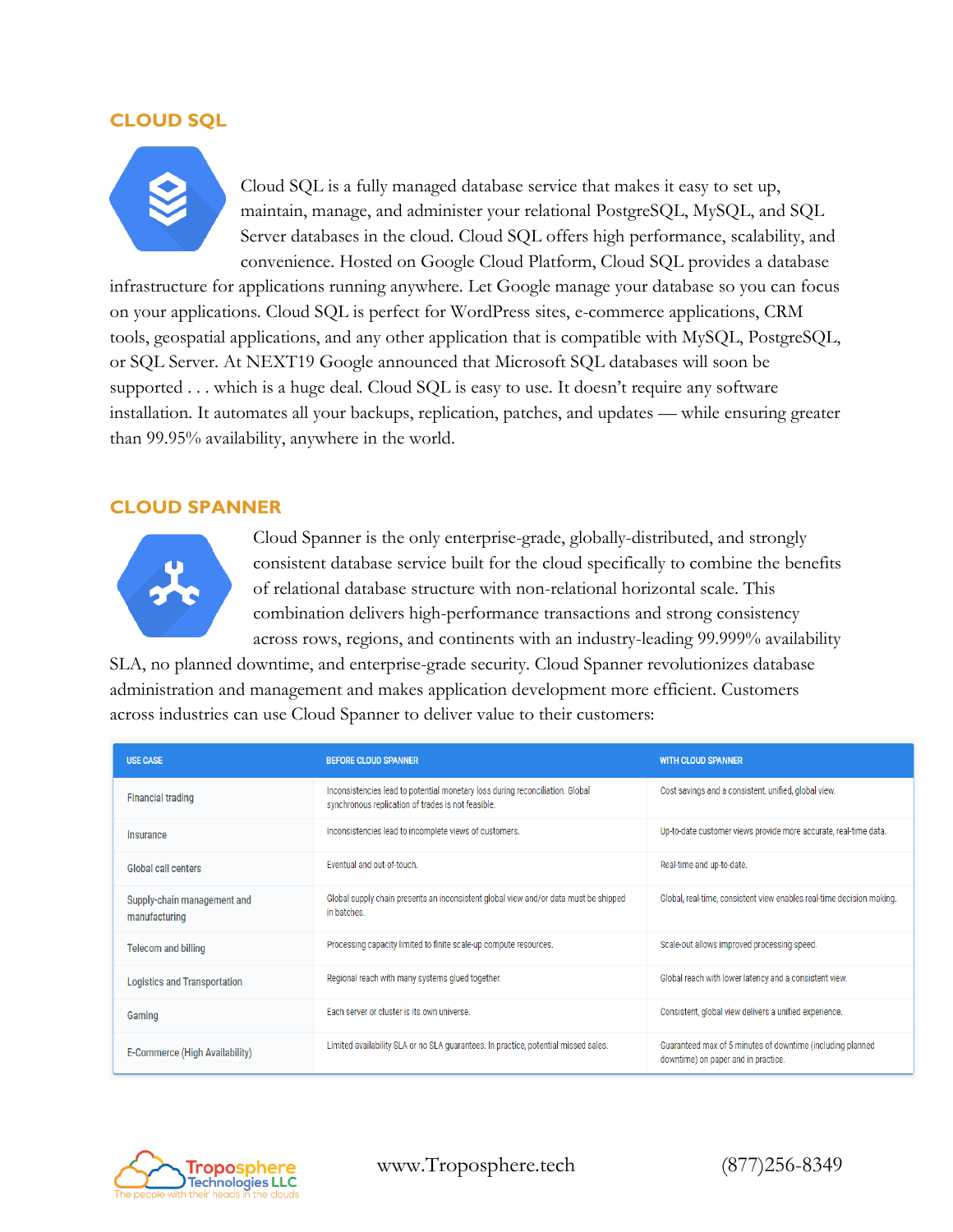#### <span id="page-4-0"></span>**DATASTORE**



Cloud Datastore is a highly-scalable NoSQL database for your applications. Cloud Datastore automatically handles sharing and replication, providing you with a highly available and durable database that scales automatically to handle your applications' load. Cloud Datastore provides a myriad of capabilities such as ACID transactions, SQL-like queries, indexes and much more. Focus on

building your applications without worrying about provisioning and load anticipation. Cloud Datastore scales seamlessly and automatically with your data allowing applications to maintain high performance as they receive more traffic. Datastore is a schemaless database, which allows you to worry less about making changes to your underlying data structure as your application evolves. Datastore provides a powerful query engine that allows you to search for data across multiple properties and sort as needed.

#### <span id="page-4-1"></span>**BIGTABLE**



Low latency, massively scalable NoSQL

- Consistent sub-10ms latency
- Replication provides higher availability, higher durability, and resilience in the face of zonal failures
- Ideal for Ad Tech, Fintech, and IoT
- Storage engine for machine learning applications
- Easy integration with open source big data tools

Use Cloud Bigtable as the storage engine for large-scale, low-latency applications as well as throughput-intensive data processing and analytics. Provision and scale to hundreds of petabytes, and smoothly handle millions of operations per second. Changes to the deployment configuration are immediate, so there's no downtime during reconfiguration. Replication adds high availability for live serving apps, and workload isolation for serving vs. analytics.



Cloud Bigtable integrates easily with popular big data tools like Hadoop, Cloud Dataflow, and Cloud Dataproc. Plus, Cloud Bigtable supports the open source industry standard HBase API, which makes it easy for your development teams to get started.

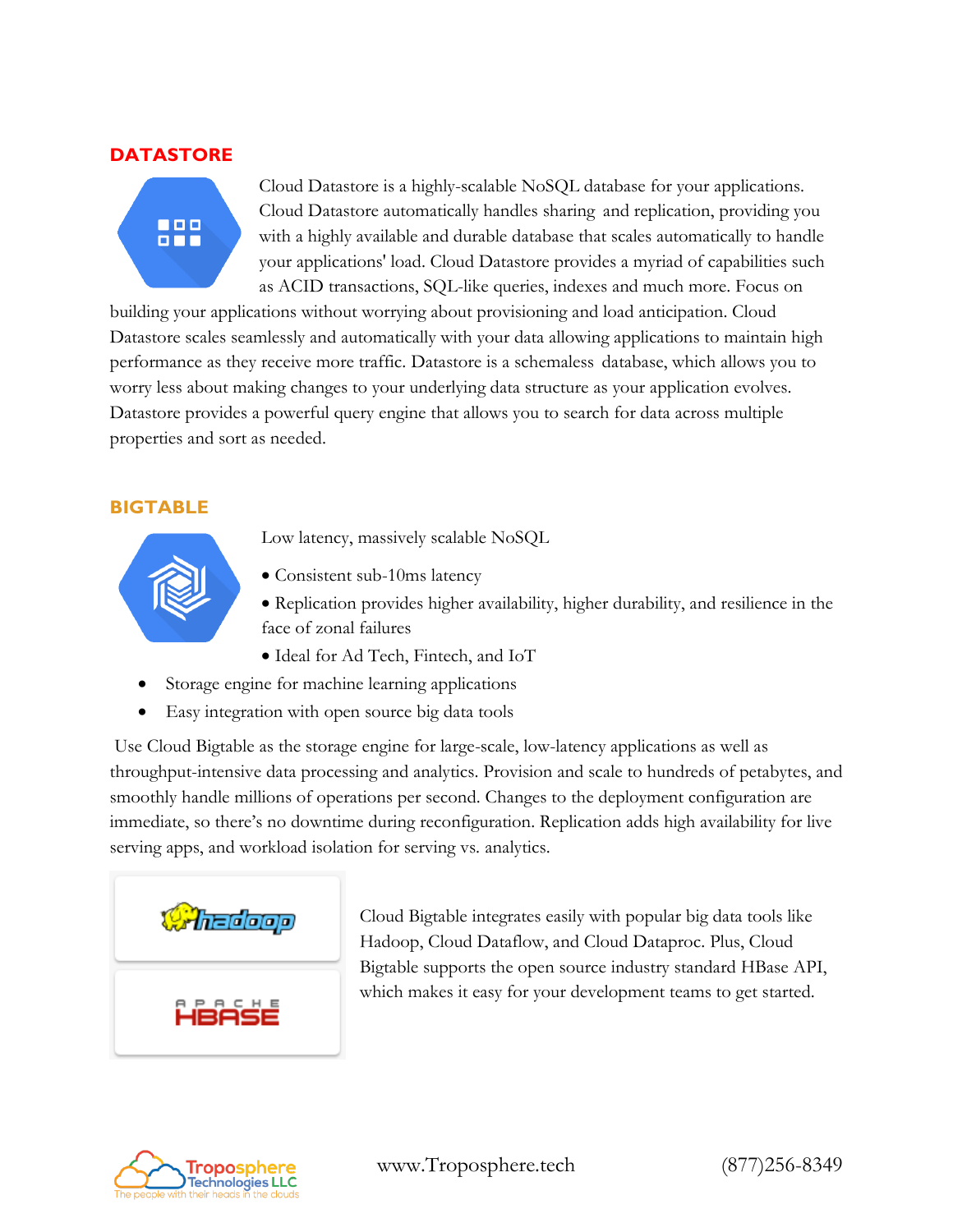#### <span id="page-5-0"></span>**BIGQUERY**



BigQuery, Google's serverless, highly**-**scalable enterprise data warehouse, is designed to make data analysts more productive with unmatched priceperformance. Because there is no infrastructure to manage, you can focus on uncovering meaningful insights using familiar SQL without the need for a database administrator. Analyze all your batch and streaming data by creating

a logical data warehouse over managed columnar storage, as well as data from object storage and spreadsheets. Create blazing-fast dashboards and reports with the in-memory BI Engine. Build and operationalize machine learning solutions or carry out geospatial analysis using simple SQL. Securely share insights within your organization and beyond as datasets, queries, spreadsheets, and reports. BigQuery's powerful streaming ingestion captures and analyzes data in real time, ensuring insights are always current. Plus, you can analyze up to 1 TB of data and store 10 GB of data for free each month.

### <span id="page-5-1"></span>CHOOSING A STORAGE OPTION

Different applications and workloads require different storage and database solutions. Google Cloud Platform offers a full suite of industry-leading storage services that are price performant and meet your needs for structured, unstructured, transactional, and relational data. The following diagram helps you identify the solutions that fit your scenarios, whether developing mobile applications, hosting commercial software, building data pipelines, or storing backups. Here is a Google Cloud Platform decision diagram.